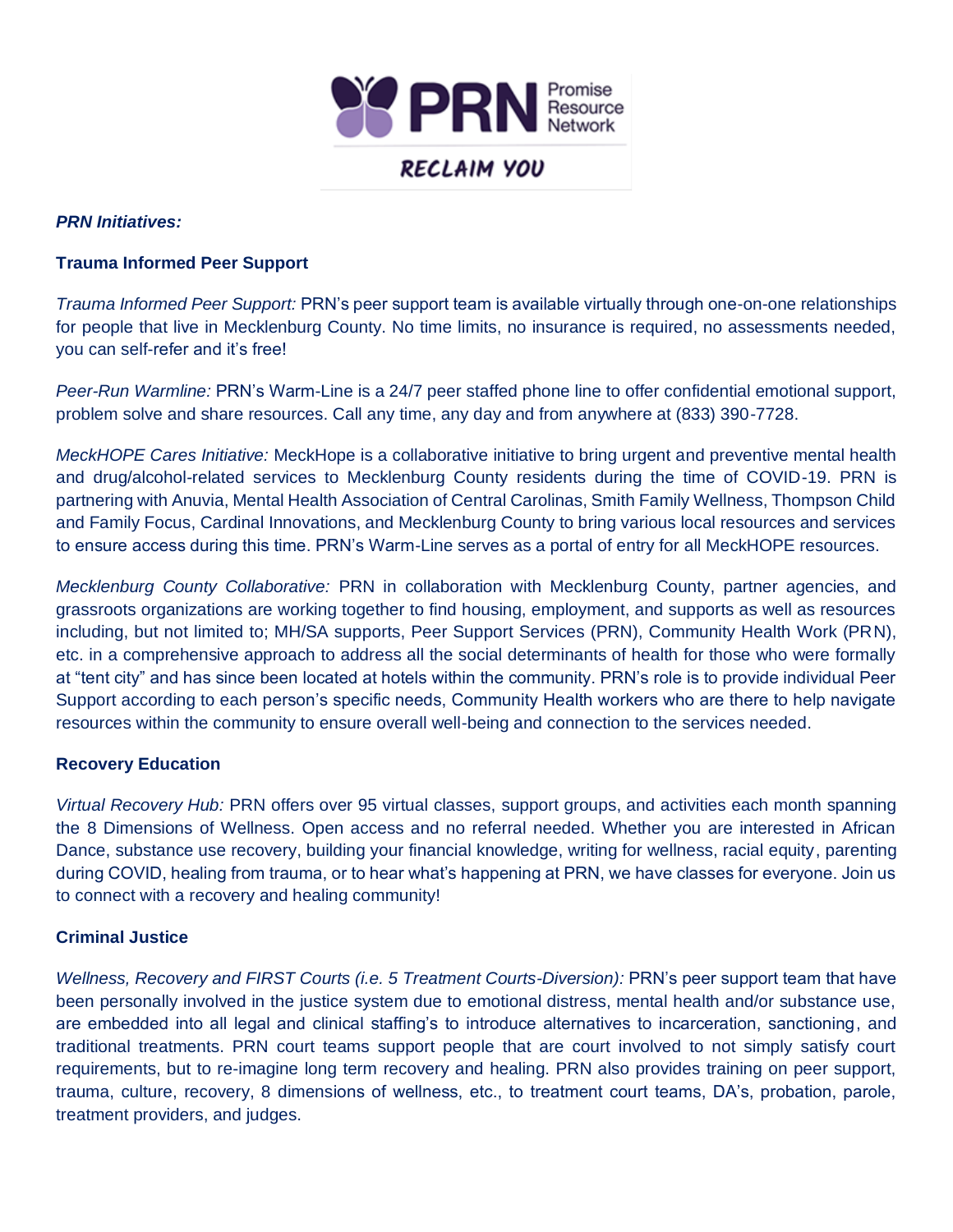*Criminal Justice System:* Like the Wellness and Recovery court team, PRN's peer support team that have been personally involved in the justice system due to emotional distress, mental health and/or substance use, are embedded into the community to introduce alternatives to incarceration, sanctioning, and traditional treatments. PRN CJS initiative team supports people that are at high risk for CJS involvement, or currently involved with one or more intercepts on the Sequential Intercept Model (SIM). Our goal is to support people to re-imagine long term recovery and healing.

### **Supported Employment**

*Individual Placement and Support:* One of the most direct pathways to recovery is through employment and education. Disability benefits equate to poverty, which often results in little access to healthcare, safe neighborhoods to live, and opportunities to build a life that feels personally fulfilling and meaningful. IPS is an approach to employment and education that supports upward mobility, exploration of your skills and interests, and supports your career aspirations. Whether you desire support to figure out what you want and do not want to do, finding employment, keeping, and even leaving a job to go to another one, we may be able to assist you! IPS is a fidelity-based model and it works!

### **Housing Support**

PRN's team of peer supporters that have experienced homelessness in Charlotte offer street outreach, support people with Shelter Plus Care (SPC) subsidies and are co-located in the men and women's shelter. PRN's team offers peer support, tenancy support and employment supports to help people without homes to choose, get, maintain a home and move toward homeownership. We do this by offering emotional support, access and connection to community resources, mentoring and skill development.

*Shelter Plus Care:* For individuals that have a SPC subsidy and are uninsured, PRN offers the "Plus Care" component with supports to identify landlords that will accept the subsidy, in their preferred community, with supports to choose their home, move in, keep their house, build their financial knowledge, and move from subsidized housing to their own home. Access to this program is through a referral from Shelter Plus Care.

*Men and Women's Shelters:* Along with Mecklenburg County, the Roof Above, Anuvia, and Women's Center of Hope, PRN offers peer support, tenancy support and employment supports to people that are currently at one of the community shelters, are experiencing emotional distress, mental health and/or substance use challenges, and are in need of a variety of resources to move out of the shelter into a home. PRN provides peer support from Peer Specialists who have experienced homelessness and have personally navigated community shelters and housing resources resulting in securing their own home and advancing their own recovery. The role of the Peer Support Specialists in this initiative is similar to the roles within the SPC program. Shelter programs provide referrals for this initiative.

#### **Integrated Care**

For individuals that have a SPC subsidy and are uninsured, PRN offers the "Plus Care" component with supports to identify landlords that will accept the subsidy, in their preferred community, with supports to choose their home, move in, keep their house, build their financial knowledge, and move from subsidized housing to their own home. Access to this program is through a referral from Shelter Plus Care.

#### **Innovations in Peer-Run Alternatives**

*PRN Incubator:* PRN's Founder and CEO knows the difficulties that accompany the start-up of a survivor-led organization or projects, and we support emerging leaders of people with lived experience through administrative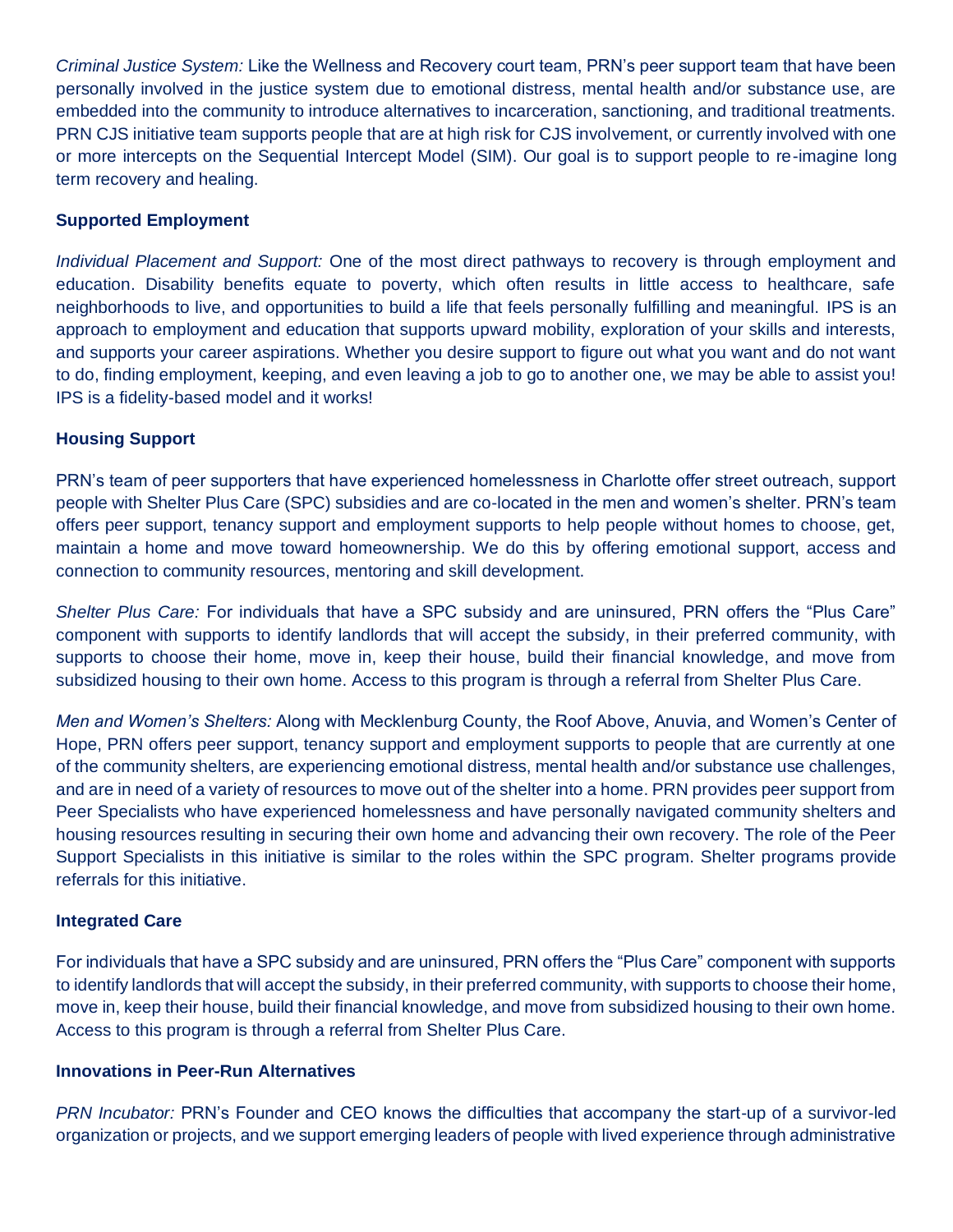support, shared health insurance, mentoring and or fiduciary support for grants and contracts. Incubator organizations are carefully selected to ensure that their leaders have shared recovery values and a belief in creating non-traditional, survivor-led options in our state.

### **PRN's current Incubator projects are:**

*Emerald High School of Excellence:* The Emerald School of Excellence (ESE) is NC's first Recovery High School, located in Charlotte. ESE is a unique school as it offers students that are experiencing substance use challenges with the ability to receive peer support integrated with recovery supports, while pursuing their education in a highly tailored school. Recovery High School's around the country demonstrate that post substance use treatment, students that return to a traditional school have a 30% continued recovery, while those that go to a Recovery High school have a 70% continued recovery rate.

*Peer-Run Wellness Centers:* NCDHHS, in support of capacity building for peer-run organizations, has contracted with PRN to serve as an incubator for two new Peer-Run Wellness Centers, GreenTree in Winston-Salem and No Wrong Door in western NC. PRN will work with the leadership of both organizations to build capacity for operations, program development, and sustainability. Modeled after PRN's Recovery Hub, the PRWC model utilizes the fidelity to the FACIT.

### **Training, Technical Assistance and Consultation**

PRN offers a variety of training, TA and consultation to organizations, MCO's, communities, hospitals and governments on topics related to trauma, peer support, recovery, alternatives to confinement, supported employment, culture, etc.

*Peer Academy:* Peer Academy is PRN's 40-hour NC approved curricula to train future Peer Support Specialists and prepare them to understand and operate in their role with authenticity to the history of the C/S/X movement and values related to mutuality. Elective classes are offered through Peer Academy as well for continuing education.

*Trauma Informed Organizational Change:* With much focus on the role of trauma in emotional distress and labels of mental illness and substance use challenges, service providers and systems are challenged to create organizational cultures, environments, services, processes and procedures that recognize the impact of trauma, foster resilience and resist unintentional re-traumatization of people supported. As a trauma-informed organization that also spent 2 years immersed in trauma-informed organizational change, PRN's CEO offers training, TA and support to cohorts of executive leaders and managers considering trauma-informed organizational change.

*Recovery University:* Understanding recovery practices, principles, research, tools and the history of the recovery movement is critical to fostering recovery in practice. Recovery University uses a combination of didactic and experiential content for the development of recovery practices for individual practitioners or teams.

*Supported Employment/Individualized Placement and Support (IPS):* When offered with fidelity, IPS demonstrates that highest rates of competitive employment. PRN started NC's first technical assistance centers for IPS SE and operates a high fidelity IPS team. Whether you are interested in learning about the model and what makes it unique or want your team trained in IPS, we're here to support your organization to embrace competitive employment as among the most effective paths to recovery!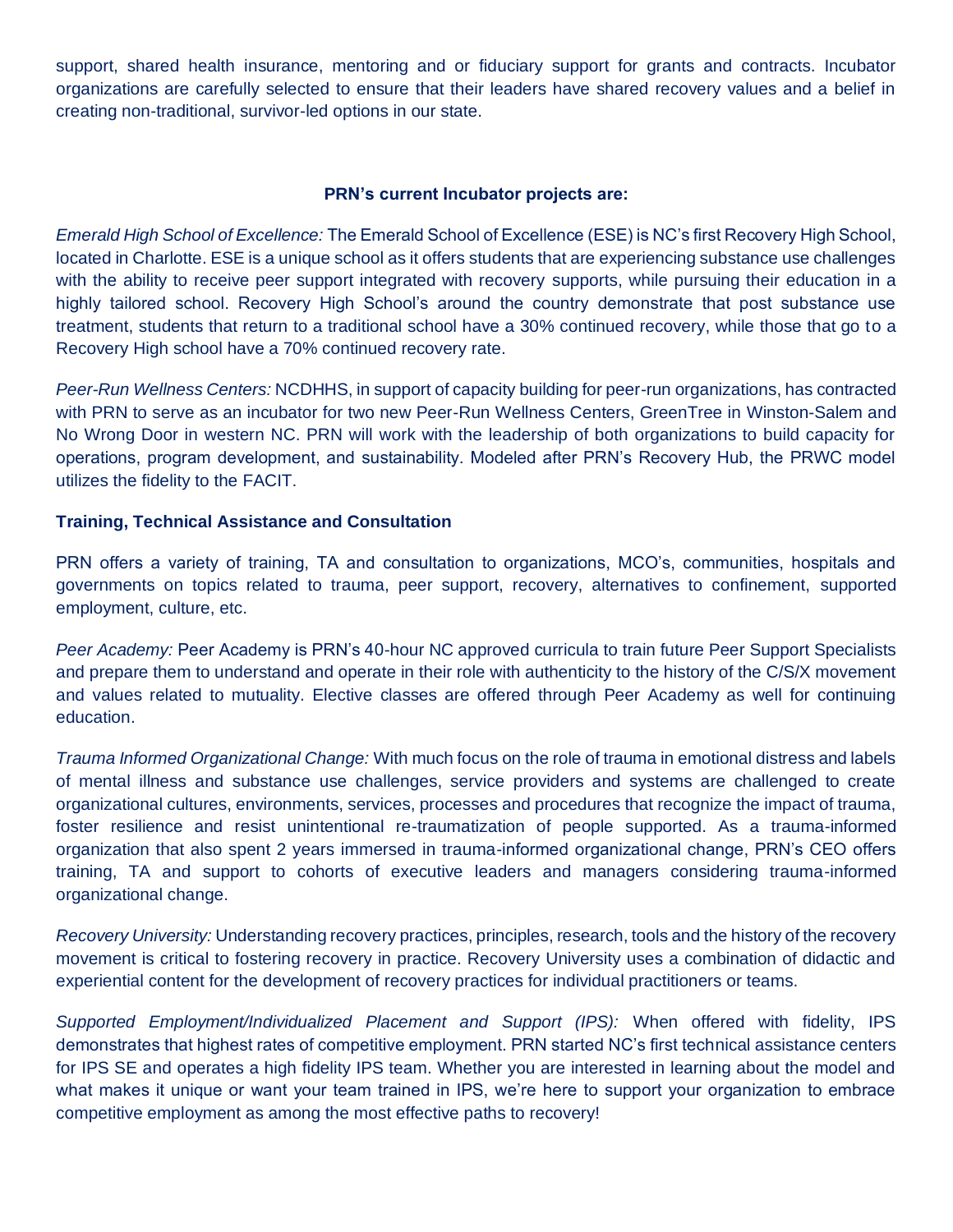*Peer Support Supervisory Training:* Ideally, programs that employ Peer Support Specialists are supervised by peer supervisors. However, many programs utilize non-peer supervisors with little exposure to the role/scope/competencies of authentic peer support, integrating PSS into the workforce, supervising the roles within their scope of practice, and how to interview, employ and retain a high-quality PSS team. Through PRN's 16 years of experience operating programs staffed by Peer Support Specialists, our team has a lot of "lessons learned" and have translated that into trainings, learning collaboratives and technical assistance for supervisors, teams and/or organizations. Is your agency "ready" to effectively offer peer support? Are you offering peer support but not sure if you're doing it well? Let us know how we can help!

*Housing First and Community Support Team (CST):* In partnership with UNC Center for Excellence in Community Mental Health, we offer a 3-day virtual training to meet the NC requirement for CST. The training includes a Recovery foundation, principles of Housing First and supportive housing, tenancy support, an overview of subsidies and the use of various tools to support people to find, choose, get, and keep a home after experiencing homelessness.

## **Policy, Advocacy, and Social Justice**

*Community Crisis Response Team*: In partnership with Safe Justice for NC and Policy Analyst, Jarrod James, PRN has designed a non-police alternative model that blends community organizing, national examples from CAHOOTS (Oregon) and STAR (Denver), peer support, and recovery-alternatives to police intervention, use of involuntary commitment, confinement, segregation, restraint, and forced or coercive treatments. This team is driven by local community members that are committed to racial equity, safe communities, compassion, and humane alternatives with people experiencing emotional distress (see attached recommendations).